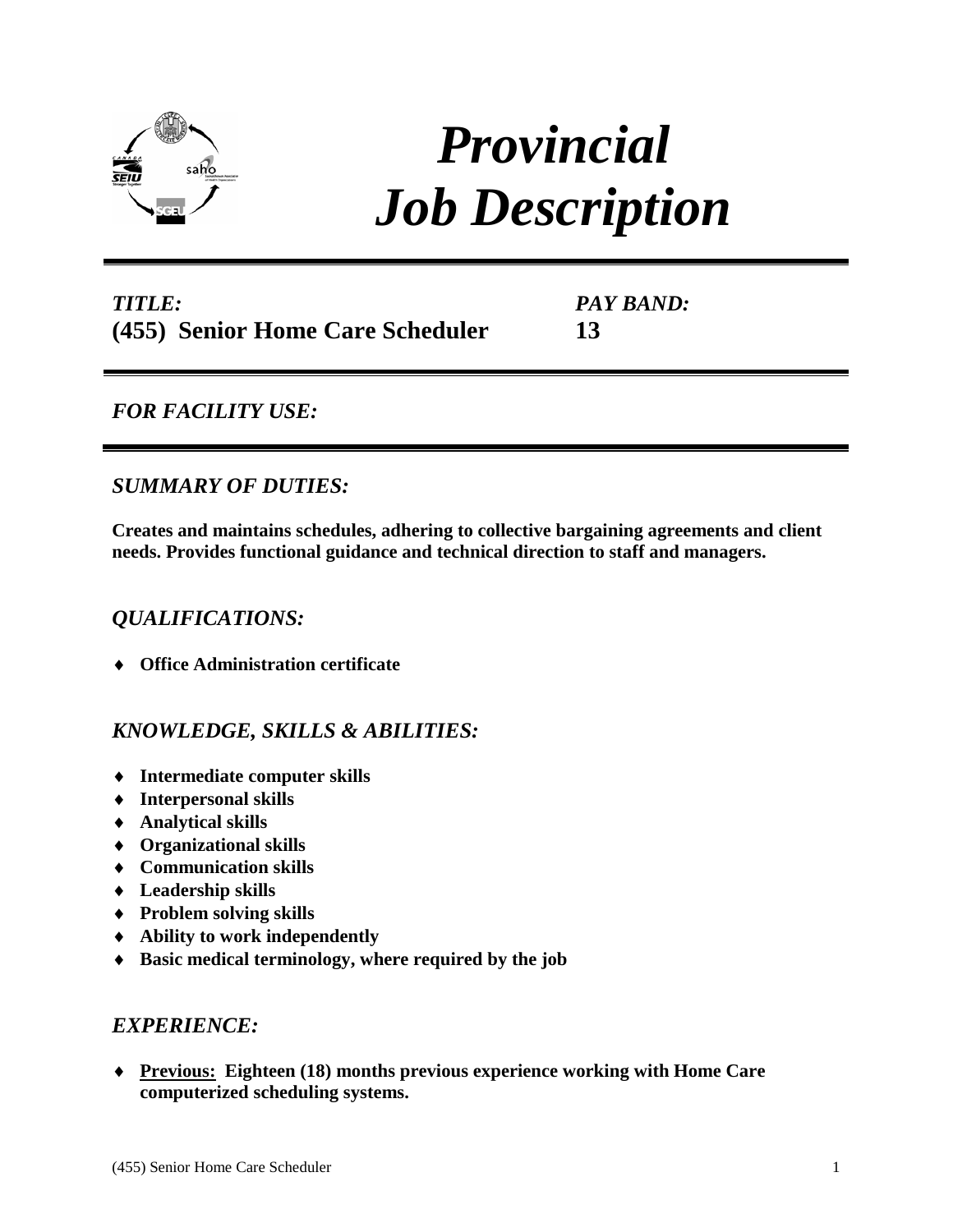## *KEY ACTIVITIES:*

#### **A. Scheduling**

- ♦ **Creates and maintains schedules in accordance with collective agreement requirements and departmental policies.**
- ♦ **Provides staffing for leaves or other absences.**
- ♦ **Schedules client appointments/visits according to care plans, client requests and staff availability.**
- ♦ **Enters scheduling data, creates schedules.**
- ♦ **Contacts care providers and clients regarding day-to-day changes.**
- ♦ **Communicates with and informs client/family regarding services.**
- ♦ **Maintains client database (e.g., admission, discharge, billing information).**
- ♦ **Maintains client and staff statistics, reports and policy and procedure manuals.**
- ♦ **Maintains call-in list.**
- ♦ **Ensures seniority lists are up-to-date.**
- ♦ **Schedules education sessions for staff.**
- ♦ **Communicates shift availability with staff via email, text and telephone.**
- ♦ **Ensures field staff is accounted for at each visit.**
- ♦ **Provides training to new staff on collective agreements, scheduling processes and computerized scheduling programs.**

#### **B. Administration of Payroll / Benefits**

- ♦ **Collects, verifies, enters data and files payroll data.**
- ♦ **Identifies errors and makes corrections.**
- ♦ **Tracks vacation and sick time accrual.**
- ♦ **Creates, distributes and collects spreadsheets.**
- ♦ **Enrols employees in benefits plans and provides explanations.**
- ♦ **Assists employees with filling out Worker's Compensation and disability forms.**
- ♦ **Prepares employee benefits reports.**
- ♦ **Prepares monthly and yearly reports to government (e.g., T4's).**
- ♦ **Verifies mileage and inputs travel logs.**
- ♦ **Tracks and enters cell phone payments.**
- ♦ **Compiles statistical reports on services provided.**

#### **C. Systems Administration**

- ♦ **Acts as a resource for computerized systems (e.g., Procura, Call-me).**
- ♦ **Provides instruction and ongoing support to end-users.**
- ♦ **Sets up new users to the computerized systems.**
- ♦ **Ensures data is current and accurate (e.g., billing, reports to Ministry of Health).**